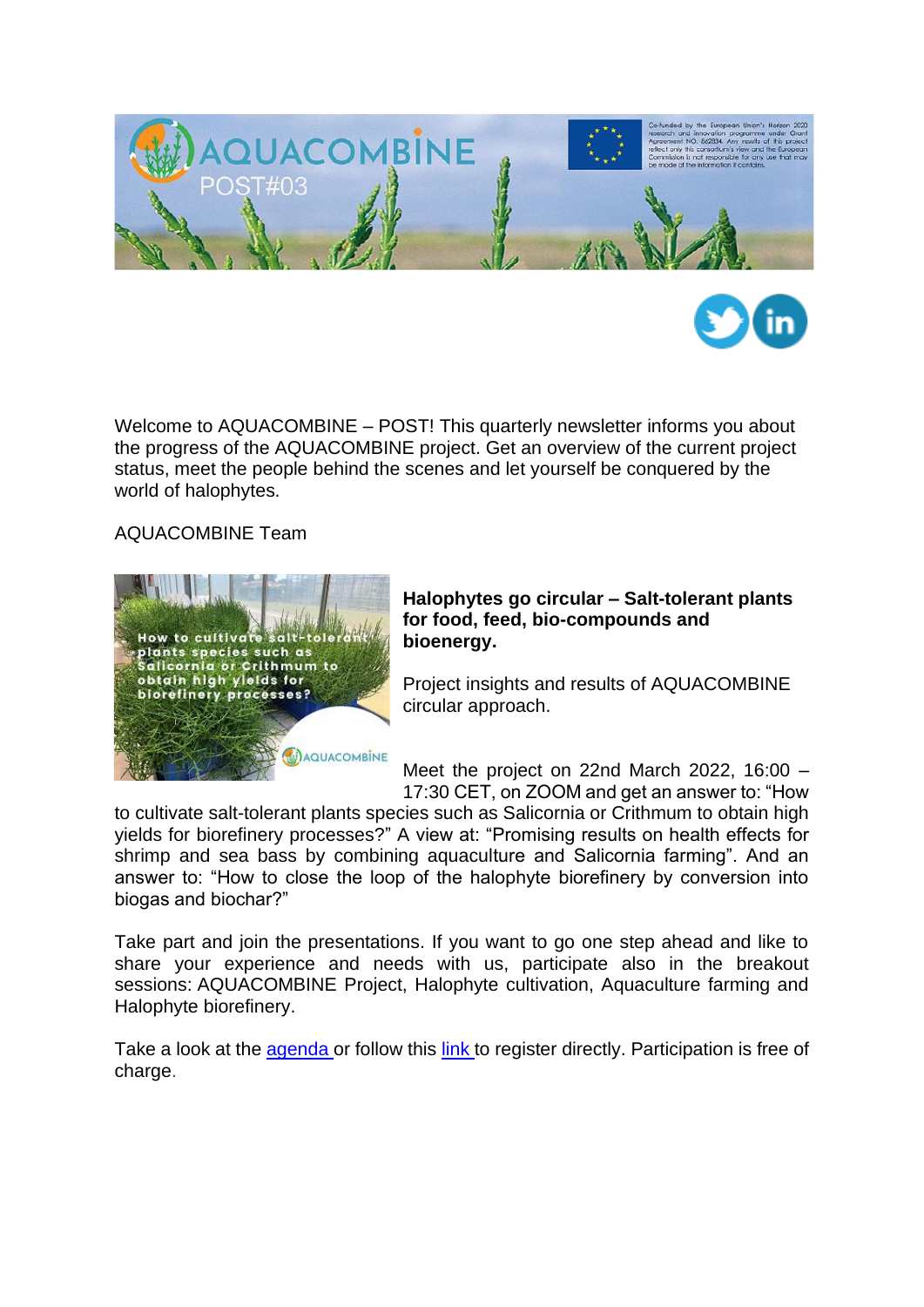

**How to use salt-tolerant plants for a circular approach that combines aquaculture, farming and bio-processing to produce food, feed, bio-compounds, and bioenergy?**

AQUACOMBINE is looking for answers. Therefore, AQUACOMBINE project will create a new circular industry with co-production of food, feed, bio compounds, and bioenergy from salttolerant plants such as Salicornia or Crithmum

with very little or no production of waste streams.

Would you like to get a brief overview of the AQUACOMBINE project? Then download the AQUACOMBINE [presentation a](https://www.aquacombine.eu/wp-content/uploads/2021/12/AQUACOMBINE_presentation_basis.pdf)nd dive in.

## **Meet the partners!**

To bring AQUACOMBINE to success 17 partners from 7 countries with different expertise are working together on this four-year project. In this issue we will introduce the Université catholique de Louvain (UCLovain) their knowledge, experience, work and hopes for the project. AQUACOMBINE Post#3 interviewed Iwona Cybulska, Assistant Professor at UCLouvain Faculty of Bioscience Engineering/Earth and



Life Institute, Belgium.

## "**Extraction and purification of protein and lipid fractions from the green juice of the halophyte plants."**

Iwona Cybulska, Assistant Professor at UCLouvain Faculty of Bioscience Engineering/Earth and Life Institute, Belgium.

*Iwona the four-year project began in October 2019. After two years, can you say what your most surprising result has been so far?*

What has surprised us the most, is how different the plants are from everything we were used to work with. Starting with the challenges during the analyses of chemical composition, through the green fractionation and finishing with the protein and lipid extraction. The reason for these challenges to occur is the extremely rich chemical composition of the plants, which is dependent on the harvesting season and cultivation. The variability opens many new possibilities, but it also causes troubles during process optimization.

[Read the whole interview...](https://www.aquacombine.eu/wp-content/uploads/2022/02/22-01-17_Interview_Iwona-Cybulska.pdf)